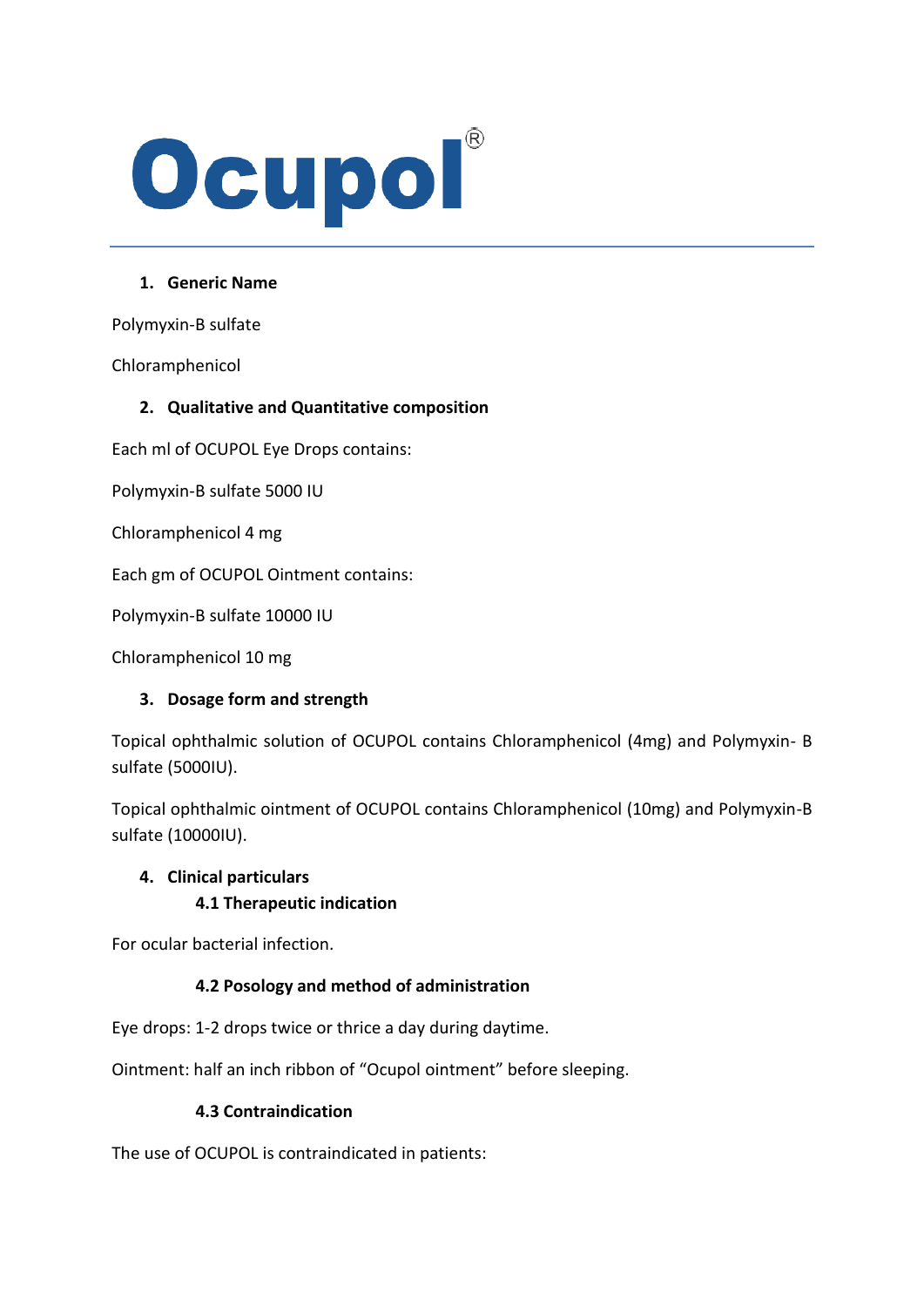- With hypersensitivity to any ingredient of the formulations.
- who have experienced bone marrow suppression during previous exposure to chloramphenicol.
- known personal or family history of blood dyscrasias including aplastic anaemia.

## **4.4 Special warnings and precautions for use**

- Chloramphenicol is absorbed systemically from the eye and systemic toxicity has been reported.
- Bone marrow hypoplasia, including aplastic anaemia and death, has been reported following topical use of chloramphenicol. Whilst the hazard is a rare one, it should be borne in mind when assessing the benefits expected from the use of the compound.
- If the eye ointment is to be used on a long-term or intermittent basis, it may be advisable to perform a routine blood profile before therapy and at appropriate intervals thereafter to detect any haemopoietic abnormalities.
- In severe bacterial conjunctivitis and in cases where infection is not confined to the conjunctivae, the topical use of chloramphenicol should be supplemented by appropriate systemic treatment.
- It is recommended that all types of contact lenses be avoided during ocular infections.
- Sensitivity to topically applied aminoglycosides may occur in some patients. Crosssensitivity to other aminoglycosides may also occur.
- Patients using ophthalmic preparations containing neomycin sulphate should be advised to consult a physician if ocular pain, redness, swelling, or irritation worsens or persists.
- Nephrotoxic and neurotoxic reactions have also occurred with systemic polymyxin B. Although these effects have not been reported following topical ocular use of this product, caution is advised with polymyxin B therapy.
- The prolonged use of antibiotics may occasionally result in overgrowth of nonsusceptible organisms, including fungi.
- If new infections appear the drug should be discontinued, and appropriate measures instituted.

# **4.5 Drug interactions**

Concomitant administration of chloramphenicol with other drugs liable to depress bone marrow, hence should be avoided.

# **4.6 Use in special population**

- Pediatric: Safety and efficacy in children has not been established.
- Geriatric: Safety and efficacy in children has not been established.
- Liver impairment: Use with caution.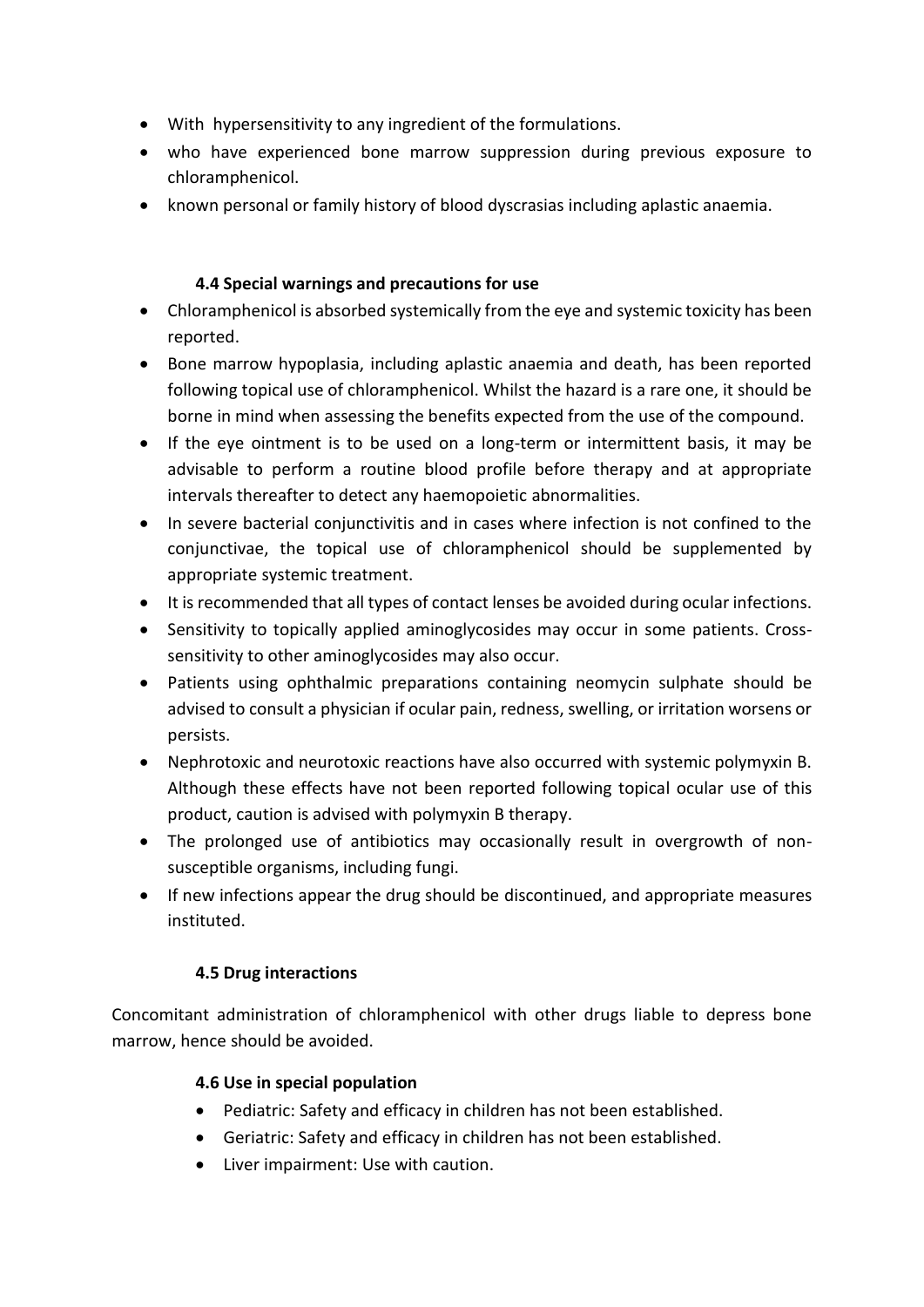- Renal failure: Use with caution.
- Pregnancy and lactation: The safety of topical chloramphenicol in pregnancy and lactation has not been established. Chloramphenicol may be absorbed systemically following the use of eye ointment and may cross the placenta and appear in breast milk. Therefore, this product is not recommended for use during pregnancy and lactation.

## **4.7 Effects on ability to drive and use machine**

Patients should be cautioned against engaging in activities requiring complete mental alertness, and motor coordination such as operating machinery until their response to Ocupol is known.

## **4.8 Undesirable effects**

The adverse reactions reported with Ocupol eye drops/ointment – Periorbital oedema, Ocular hyperaemia, Face oedema, Hypersensitivity.

## **4.9 Overdose**

There is limited experience of overdose with Ocupol. Initiate general symptomatic and supportive measures in all cases of overdosages where necessary.

# **5. Pharmacological properties 5.1 Mechanism of action**

Polymyxin B sulfate has a bactericidal action against almost all gram-negative bacilli except the Proteus group. Polymyxin B sulfate interacts with the lipopolysaccharide of the cytoplasmic outer membrane of Gram-negative bacteria, altering membrane permeability and causing cell death. It does not need to enter the cell.

Chloramphenicol is lipid-soluble, allowing it to diffuse through the bacterial cell membrane. It then reversibly binds to the L16 protein of the 50S subunit of bacterial ribosomes, where transfer of amino acids to growing peptide chains is prevented (perhaps by suppression of peptidyl transferase activity), thus inhibiting peptide bond formation and subsequent protein synthesis.

# **5.2 Pharmacodynamic properties**

Polymyxin B sulfate is a mixture of polymyxins B1 and B2, obtained from Bacillus polymyxins strains. They are basic polypeptides of about eight amino acids and have cationic detergent action on cell membranes. Polymyxin B is used for infections with gram-negative organisms, but may be neurotoxic and nephrotoxic. All gram-positive bacteria, fungi, and the gramnegative cocci, N. gonorrhoea and N. meningitides, are resistant.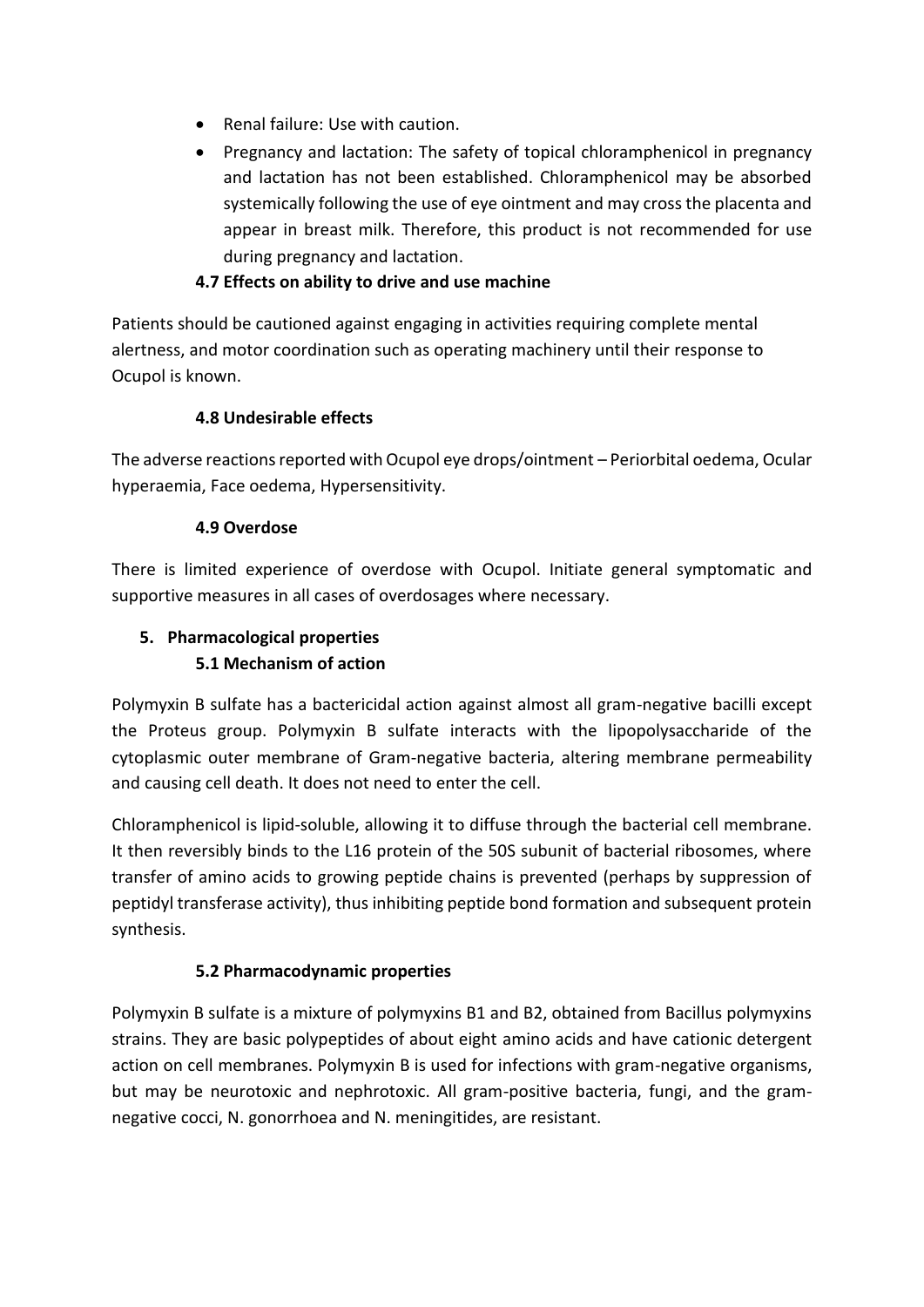Chloramphenicol is a broad-spectrum antibiotic that was derived from the bacterium Streptomyces Venezuela and is now produced synthetically. Chloramphenicol is effective against a wide variety of microorganisms, but due to serious side-effects (e.g., damage to the bone marrow, including aplastic anaemia) in humans, it is usually reserved for the treatment of serious and life-threatening infections (e.g., typhoid fever). Chloramphenicol is bacteriostatic but may be bactericidal in high concentrations or when used against highly susceptible organisms. Chloramphenicol stops bacterial growth by binding to the bacterial ribosome (blocking peptidyl transferase) and inhibiting protein synthesis.

## **5.3 Pharmacokinetic properties**

Polymyxin B sulfate is not absorbed from the gastrointestinal tract, except in infants who may absorb up to 10% of a dose. It is not absorbed through mucous membranes, or intact or denuded skin. Peak plasma concentrations after intramuscular injection usually occur within 2 hours, but are variable and Polymyxin B sulfate is partially inactivated by serum. It is widely distributed and extensively bound to cell membranes in the tissues; it does not appear to be highly bound to serum proteins. Accumulation may occur after repeated doses. There is no diffusion into the CSF and it does not cross the placenta. Polymyxin B is reported to have a serum half-life of about 6 hours but this is prolonged in renal impairment; values of 2 to 3 days have been reported in patients with a creatinine clearance of less than 10 mL/minute. Polymyxin B sulfate is excreted mainly by the kidneys by glomerular filtration, about 60% of a dose being recovered unchanged in the urine, but there is a time lag of 12 to 24 hours before Polymyxin B is recovered in the urine. Polymyxin B is not removed to an appreciable extent by peritoneal dialysis or haemodialysis.

Chloramphenicol is active when given orally and, unlike most other antibacterial, it diffuses into the CSF even when the meninges are not inflamed. The majority of a dose is inactivated in the liver, only a small proportion appearing unchanged in the urine.

# **6. Nonclinical properties**

**6.1 Animal Toxicology or Pharmacology**

Not required.

# **7. Description**

# Chloramphenicol

Chloramphenicol is a semisynthetic, broad-spectrum antibiotic derived from Streptomyces venequelae with primarily bacteriostatic activity. The chemical name is 2,2-dichloro-N- [(1R,2R)-1,3-dihydroxy-1-(4-nitrophenyl)propan-2-yl]acetamide. Its empirical formula and molecular weight is  $C_{11}H_{12}Cl_2N_2O_5$  and 323.13 g/mol.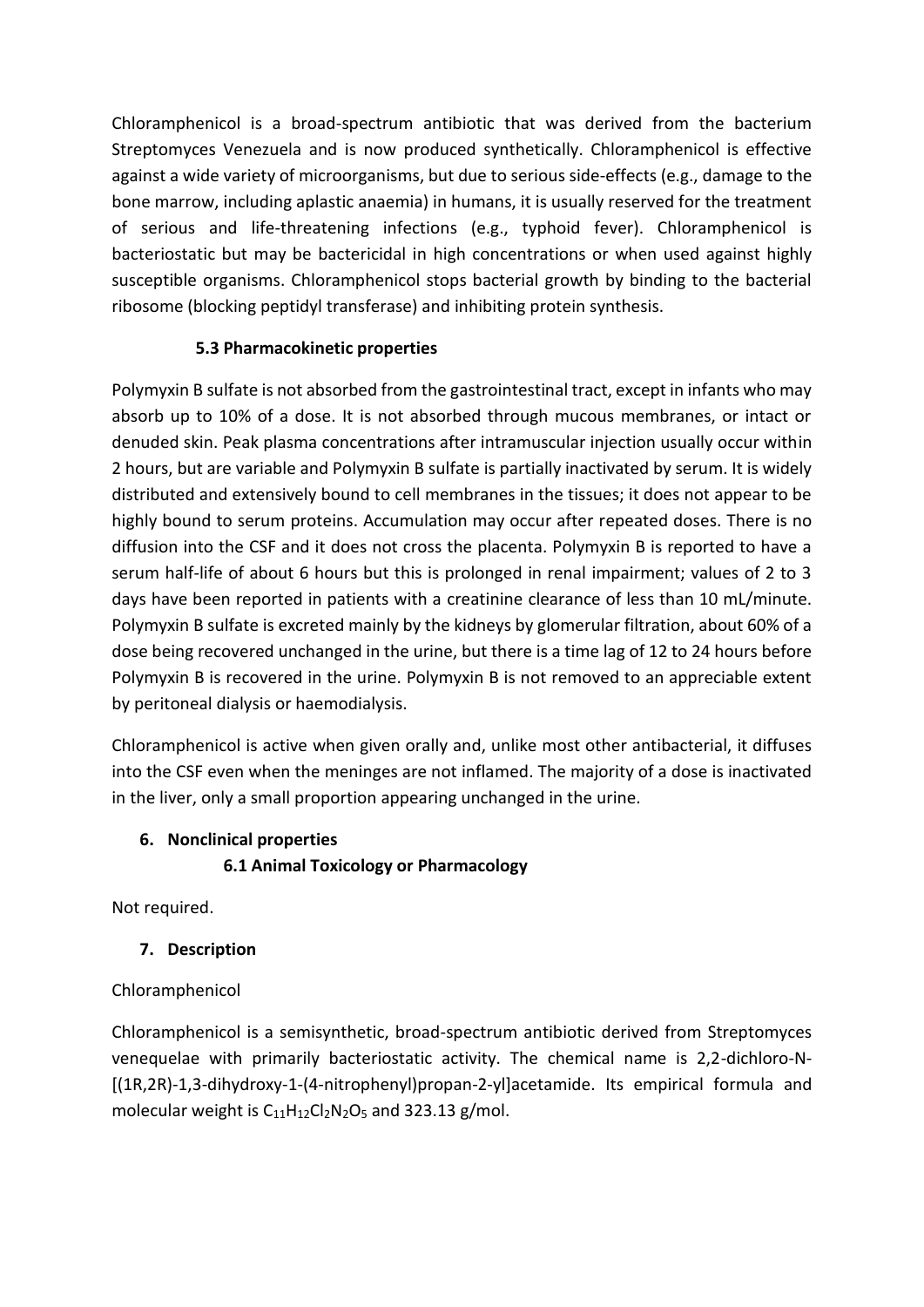

Polymyxin-B sulfate

Polymyxin B is a mixture of the polypeptides polymyxins B1 and B2, both obtained from Bacillus polymyxa strains, with antimicrobial activity. The chemical name is N-[(2S)-4- amino-1-[[(2S,3R)-1-[[(2S)-4-amino-1-oxo-1-[[(3S,6S,9S,12S,15R,18R,21S)-6,9,18-tris(2-aminoethyl)- 15-benzyl-3-[(1R)-1-hydroxyethyl]-12-(2-methylpropyl)-2,5,8,11,14,17,20-

heptaoxo1,4,7,10,13,16,19-heptazacyclotricos-21-yl]amino]butan-2-yl]amino]-3- hydroxy-1 oxobutan-2-yl]amino]-1-oxobutan-2-yl]-6-methyloctanamide . Its empirical formula and molecular weight is  $C_5$ 6H<sub>98</sub>N<sub>16</sub>O<sub>13</sub> and 1203.5 g/mol.



**8. Pharmaceutical particulars 8.1 Incompatibilities**

There are no known incompatibilities.

# **8.2 Shelf-life**

OCUPOL eye drops- 18 months.

OCUPOL eye ointment-24 months.

## **8.3 Packaging Information**

OCUPOL Drops is available in 5 ml lupolen vial